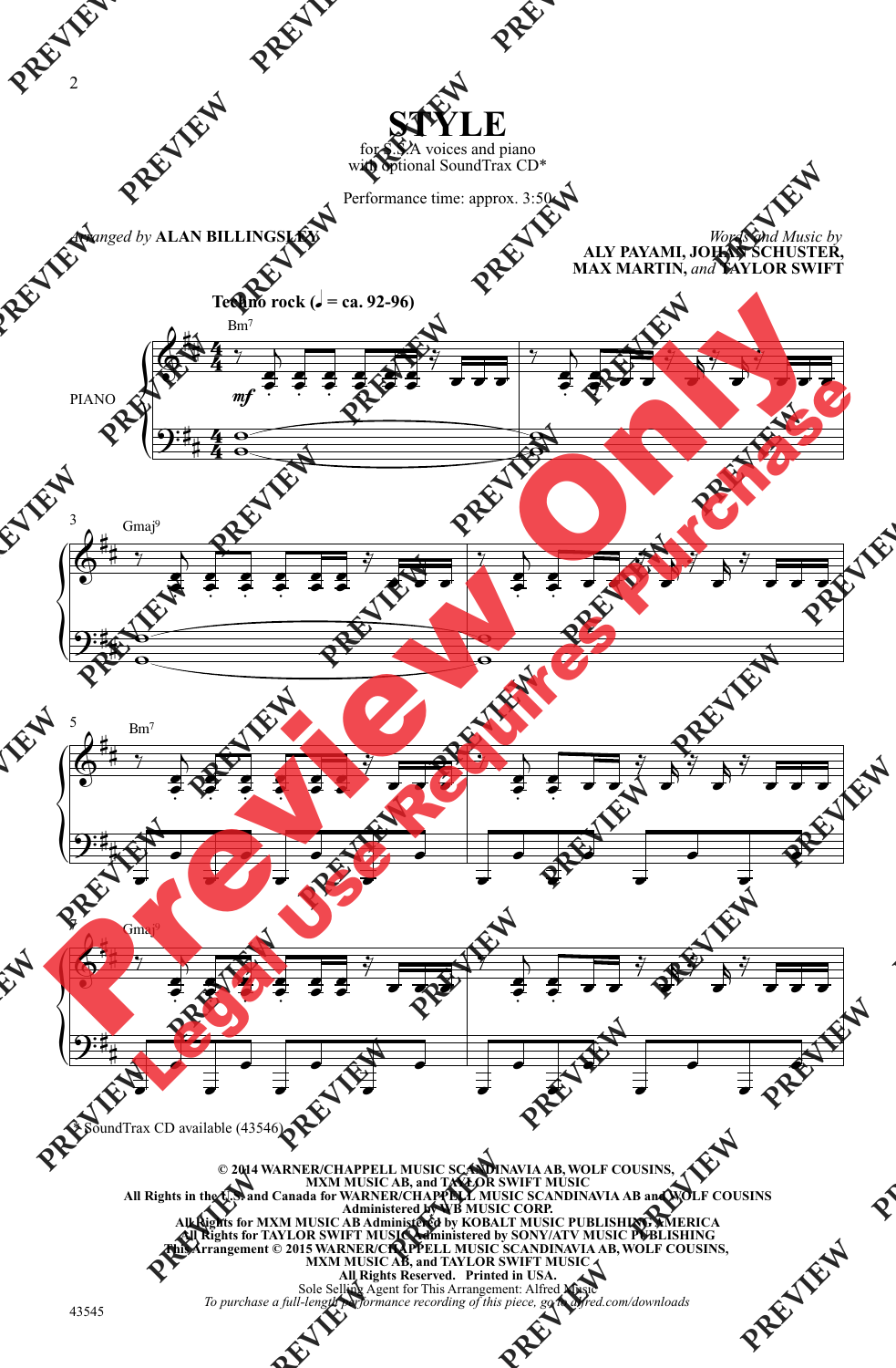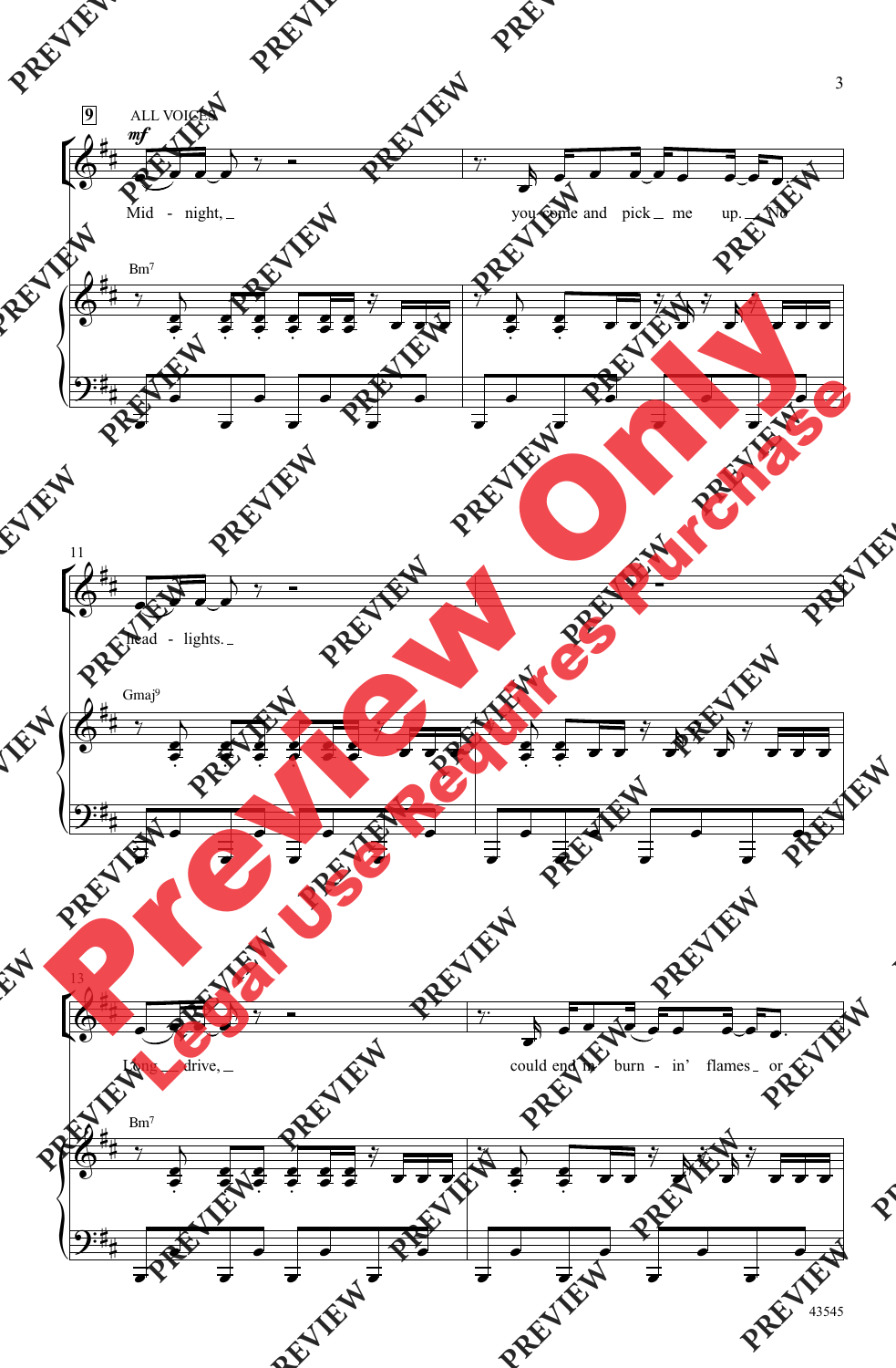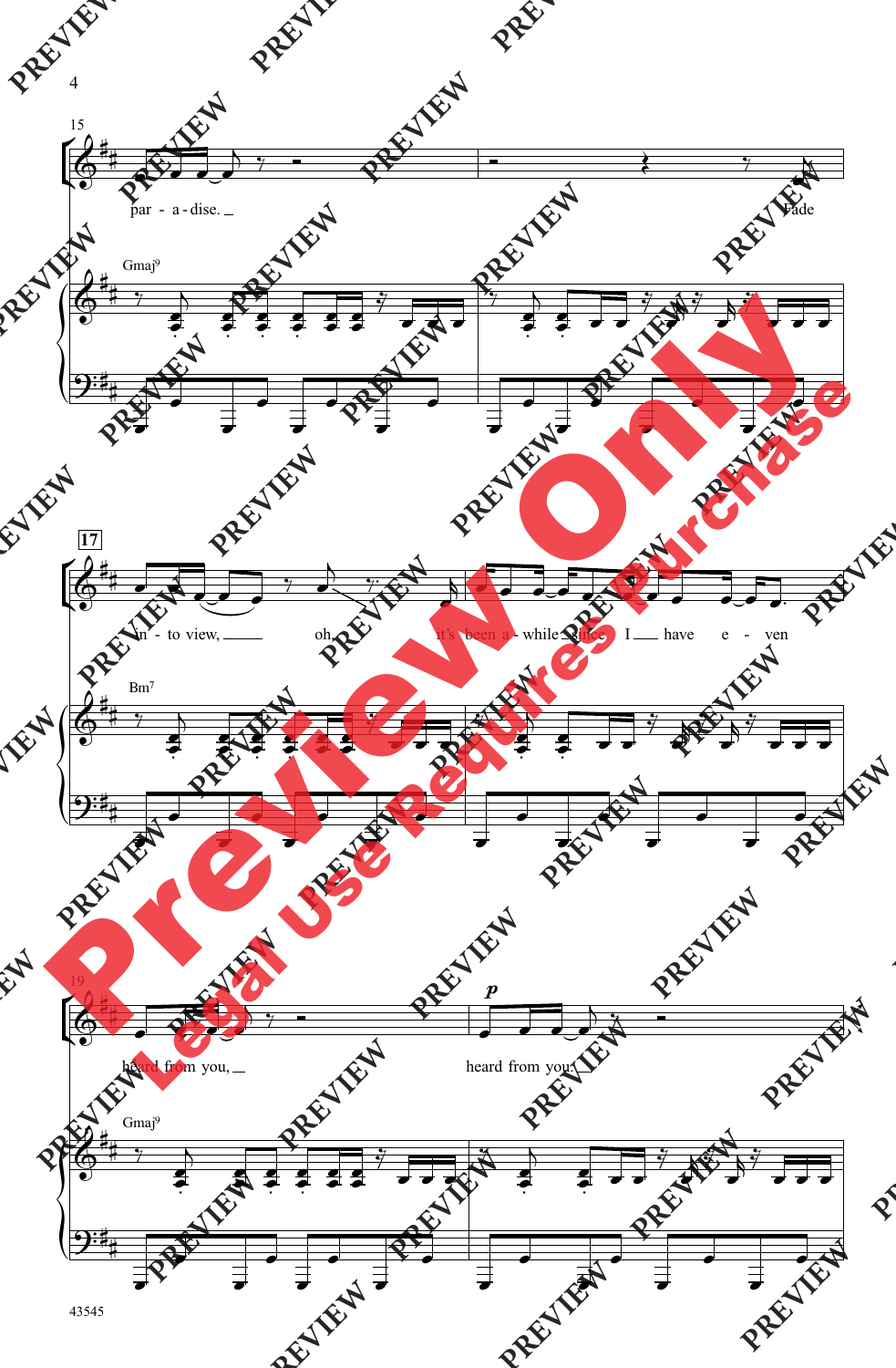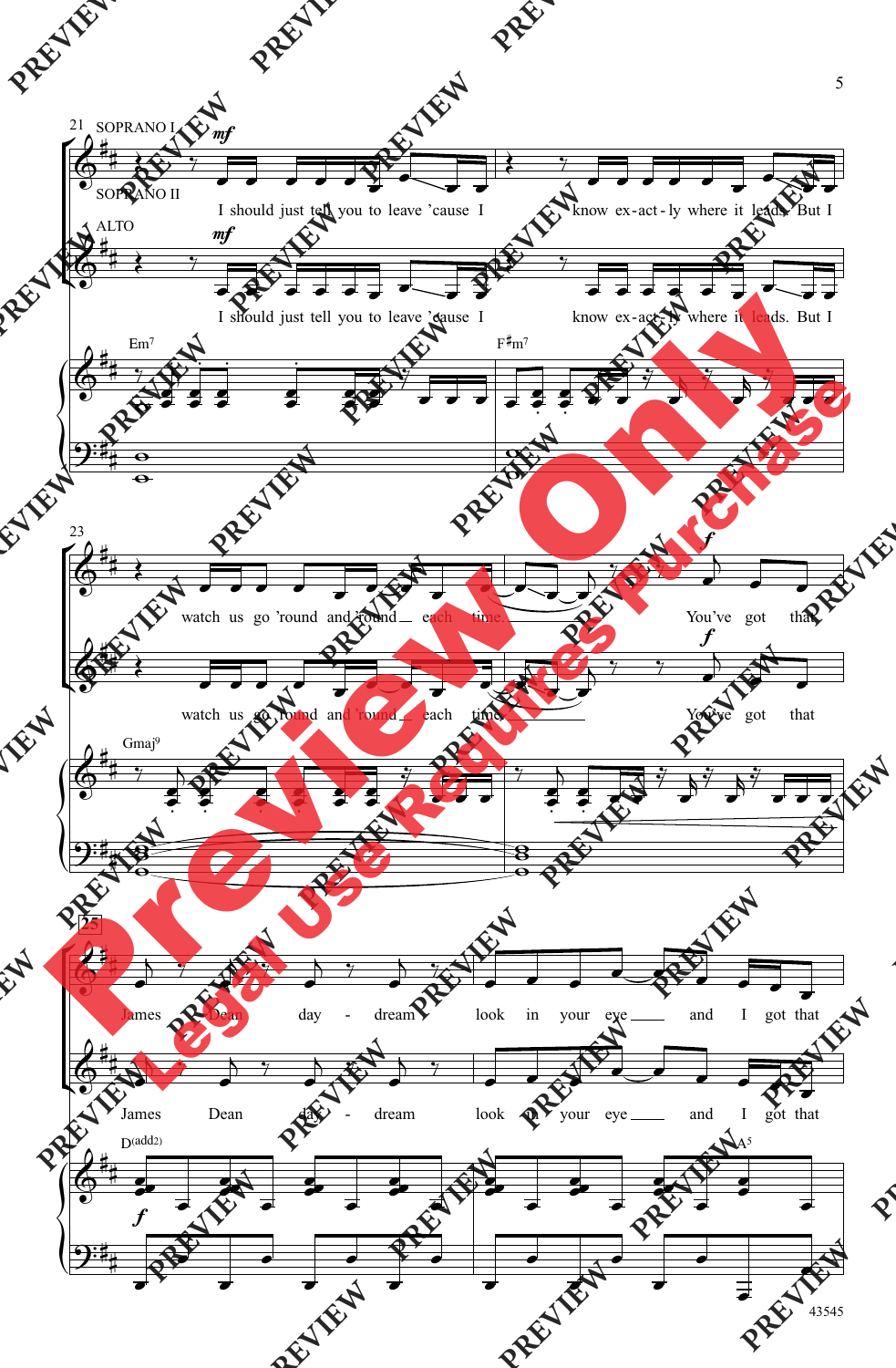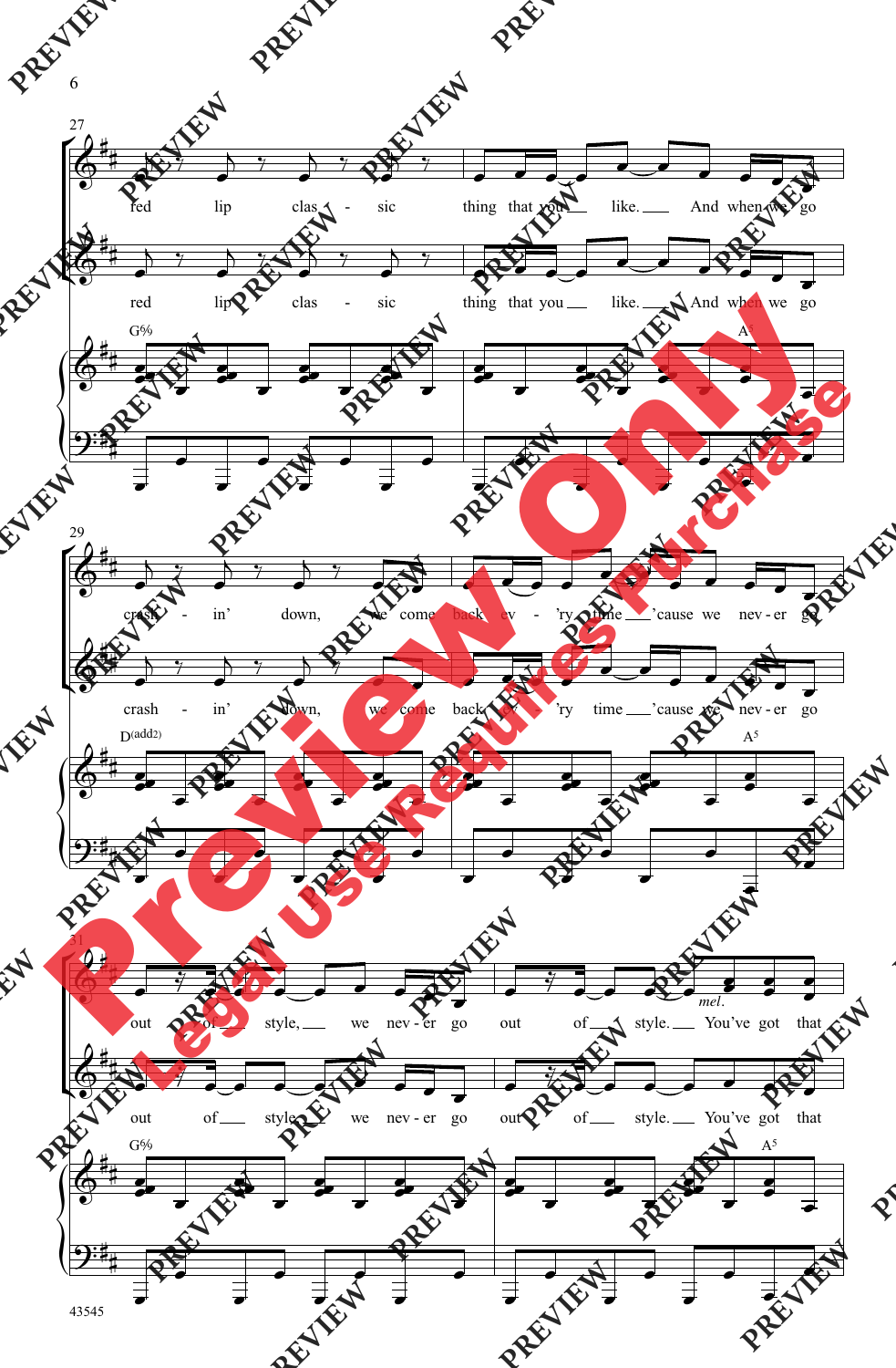

<sup>7</sup>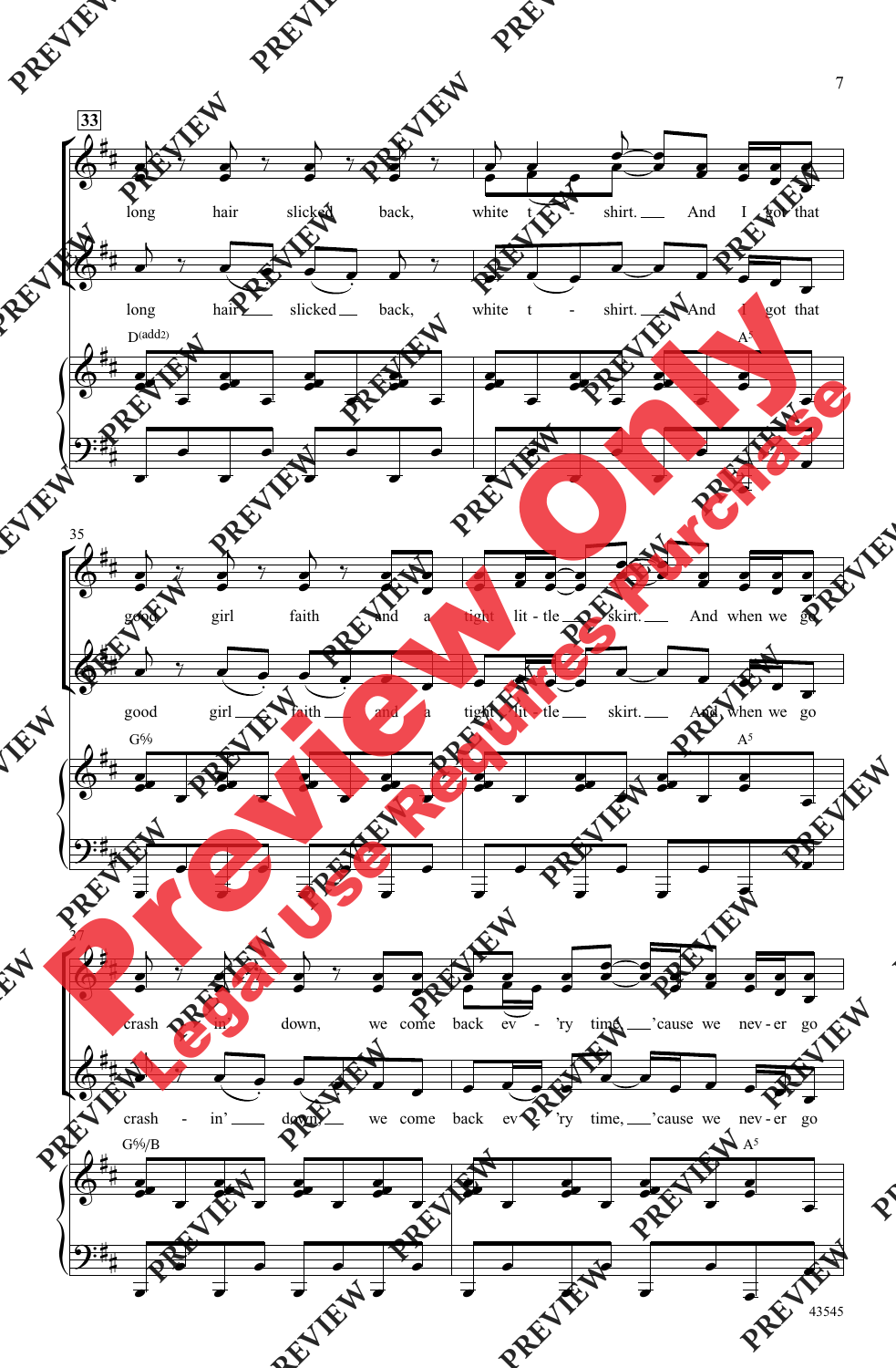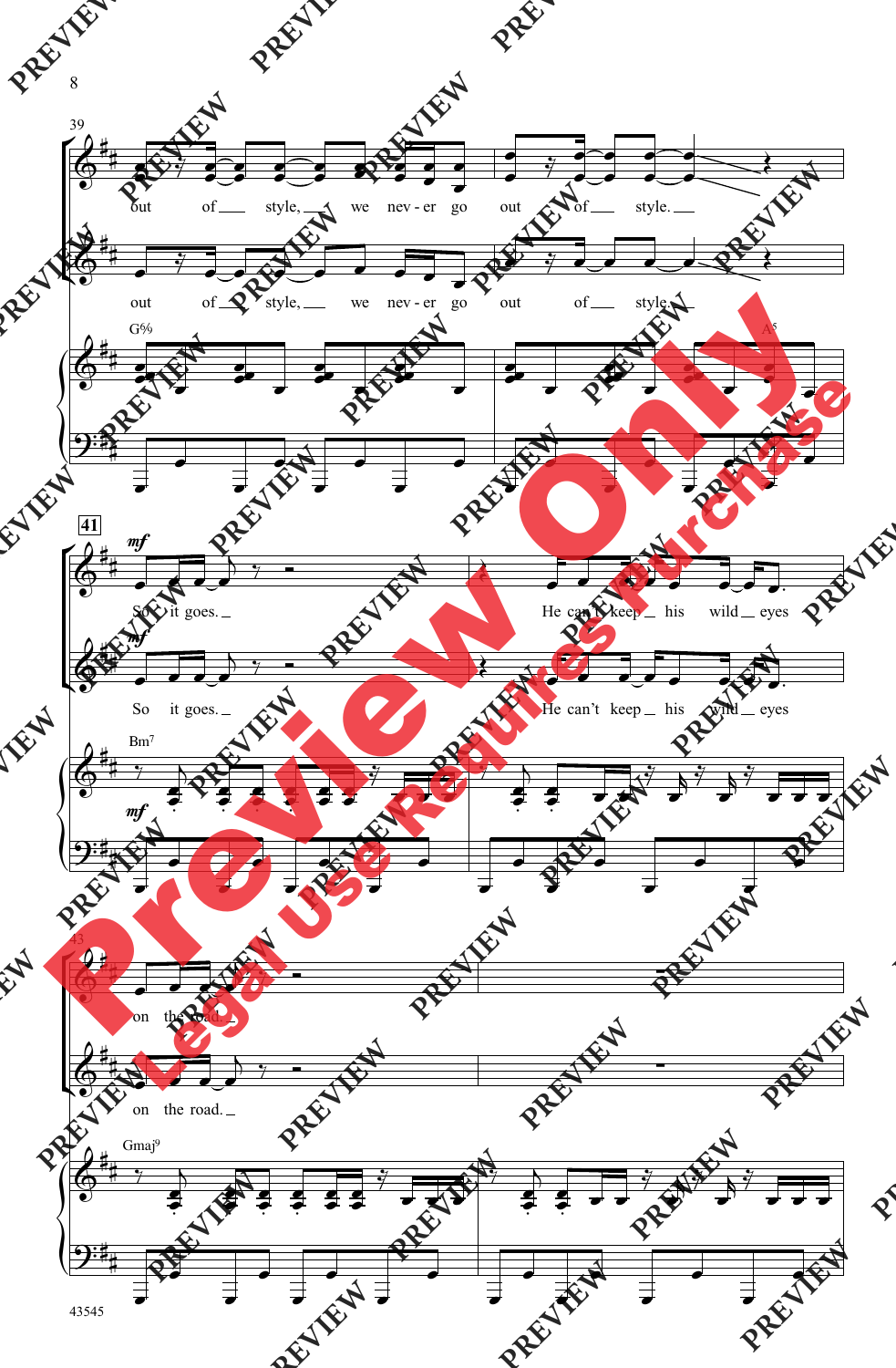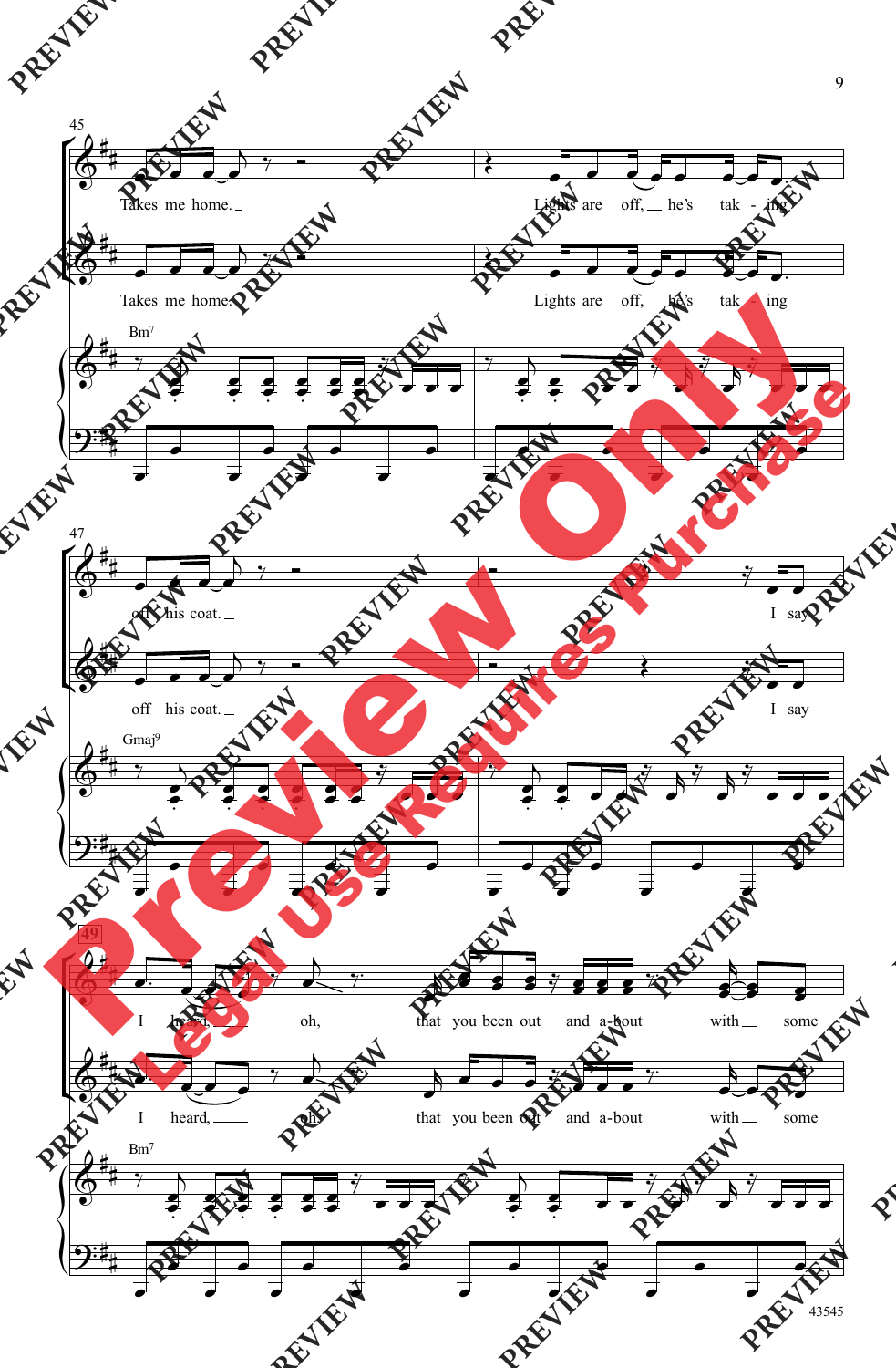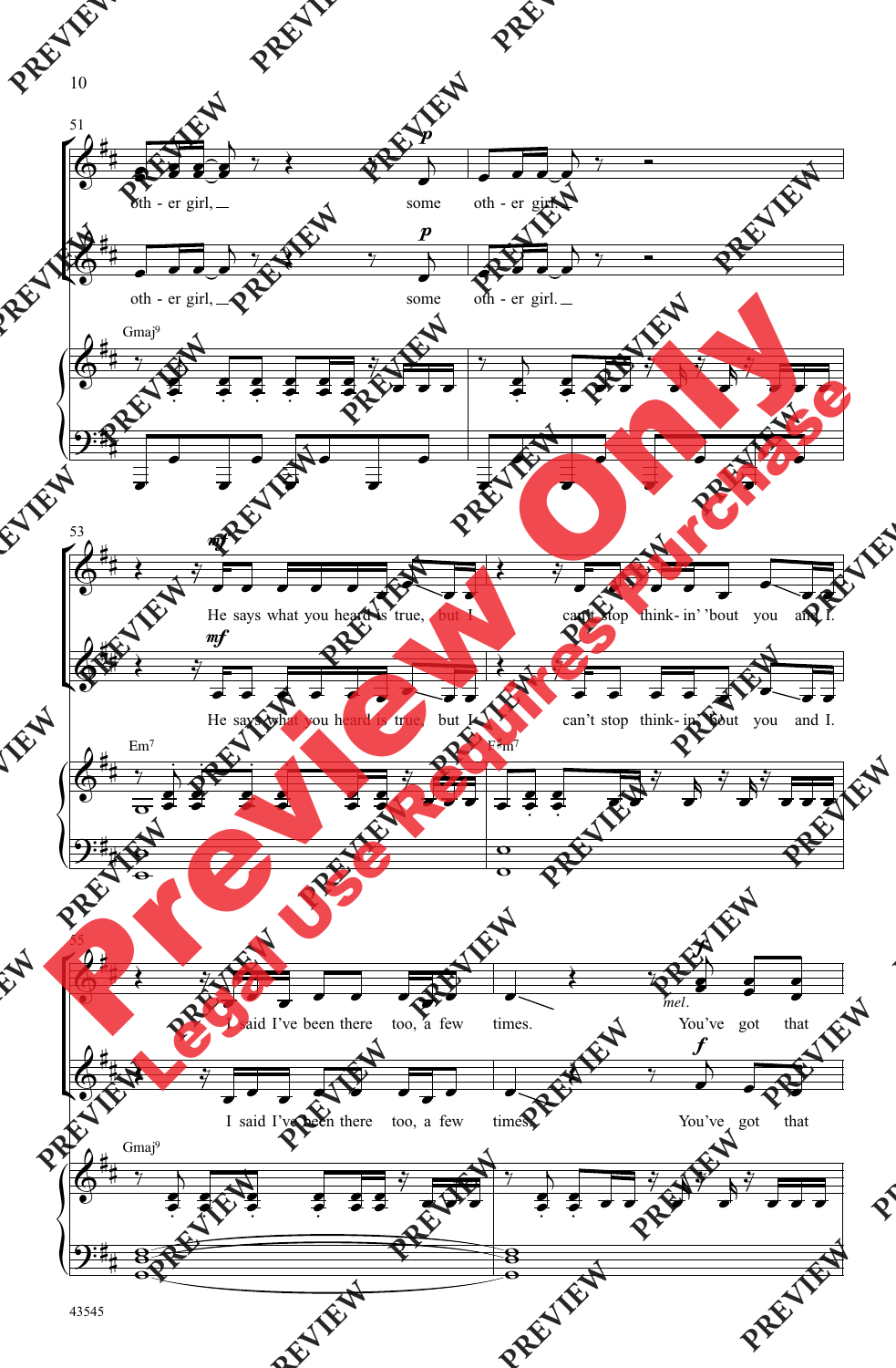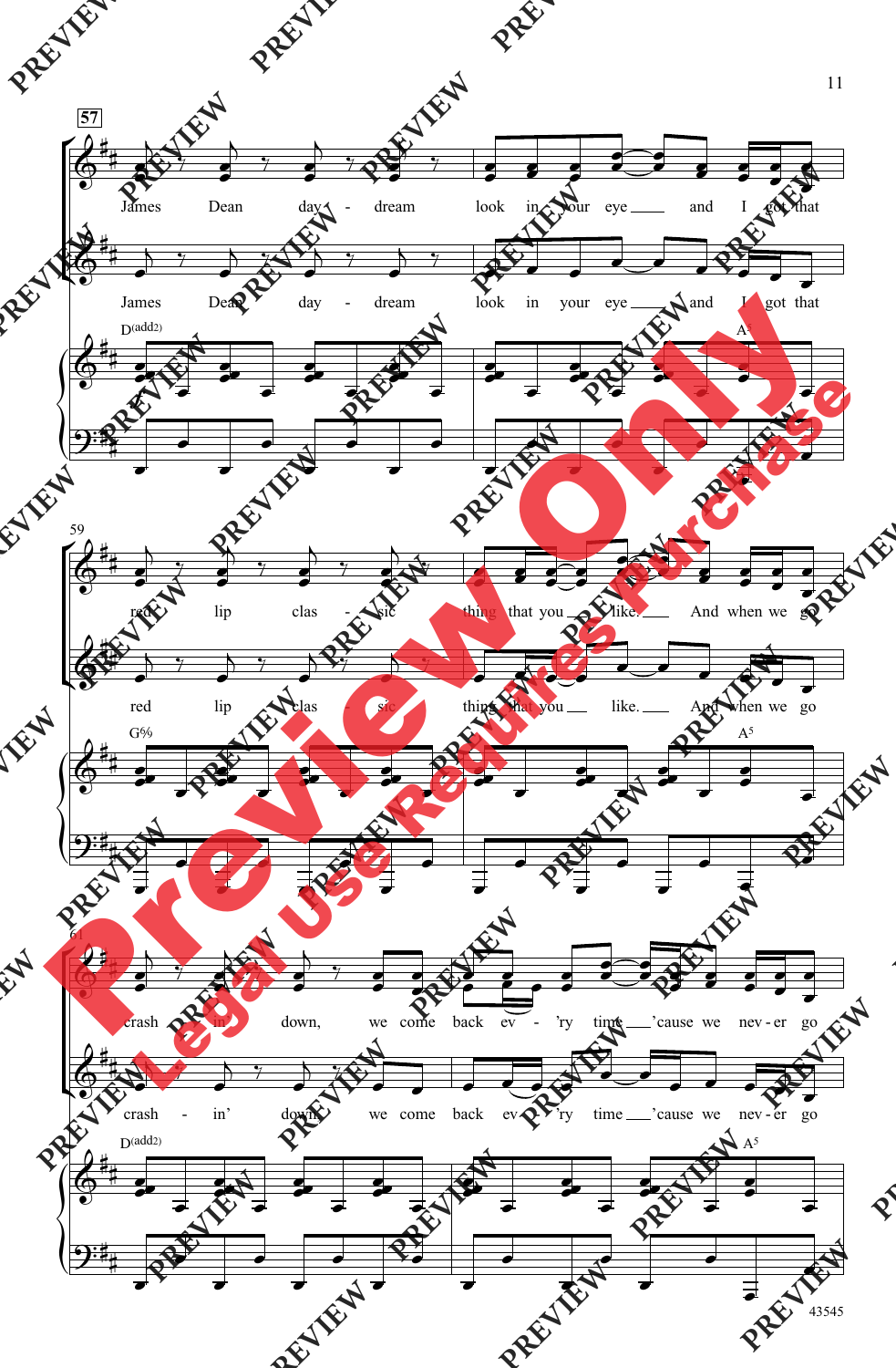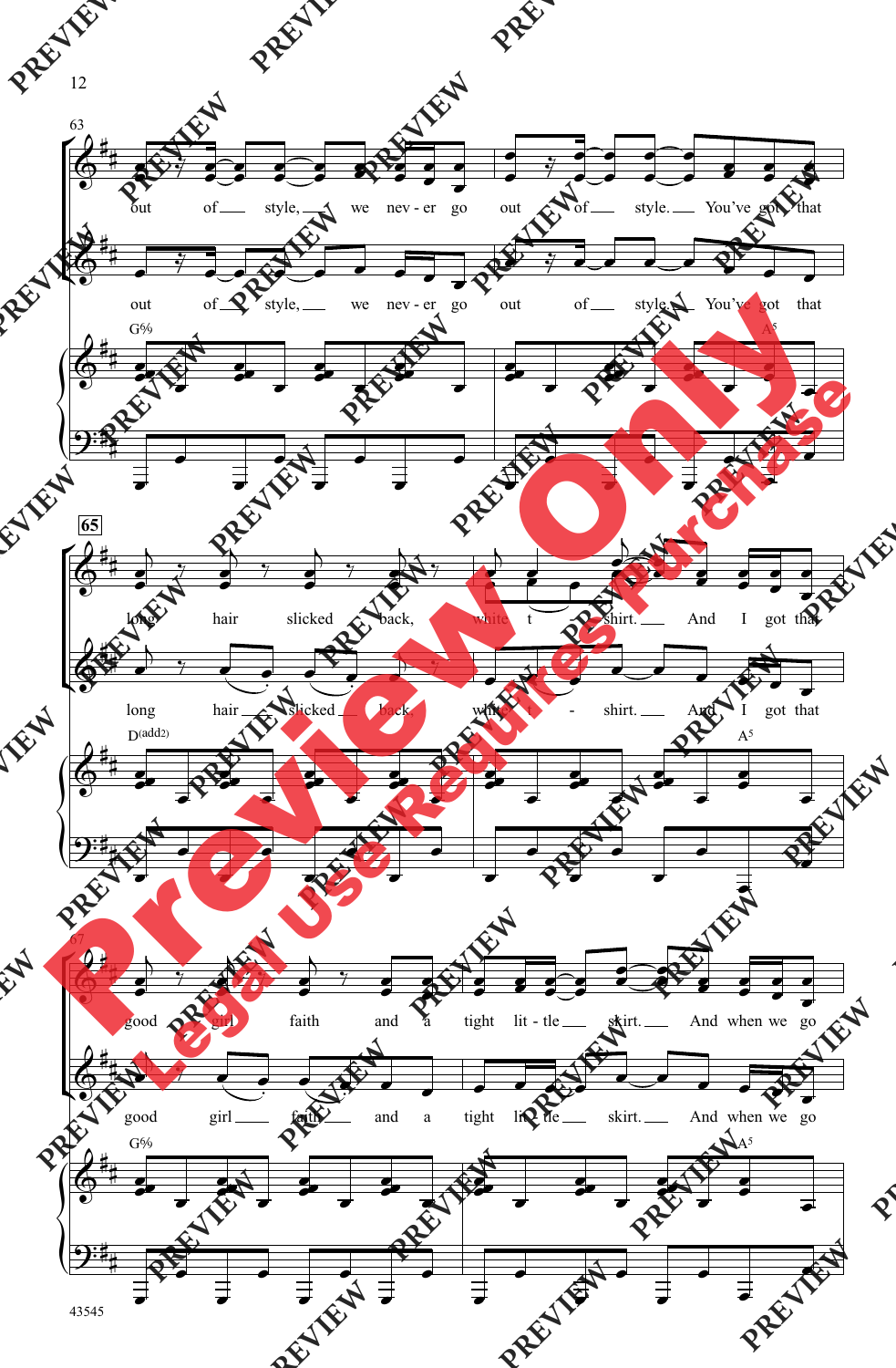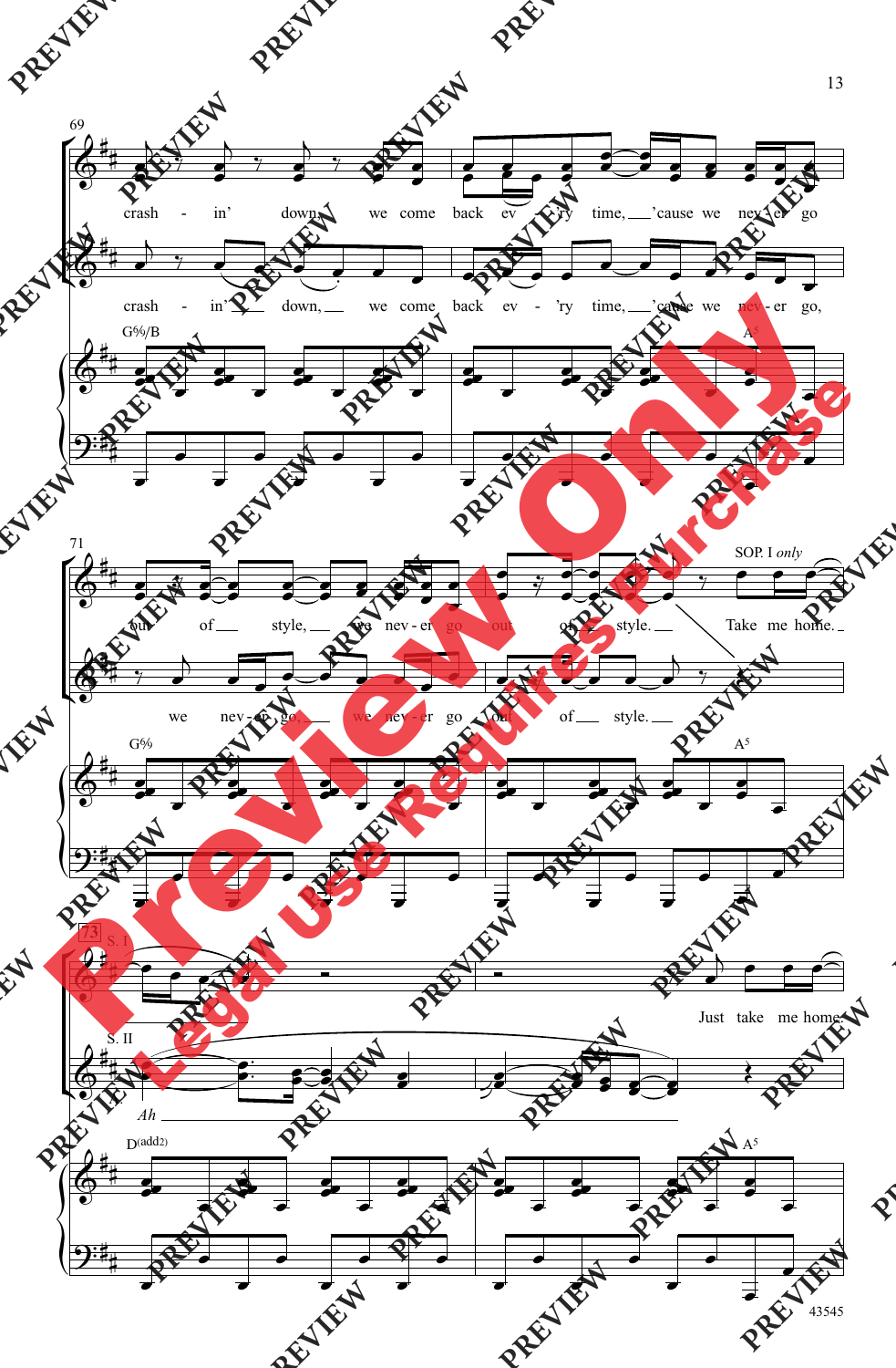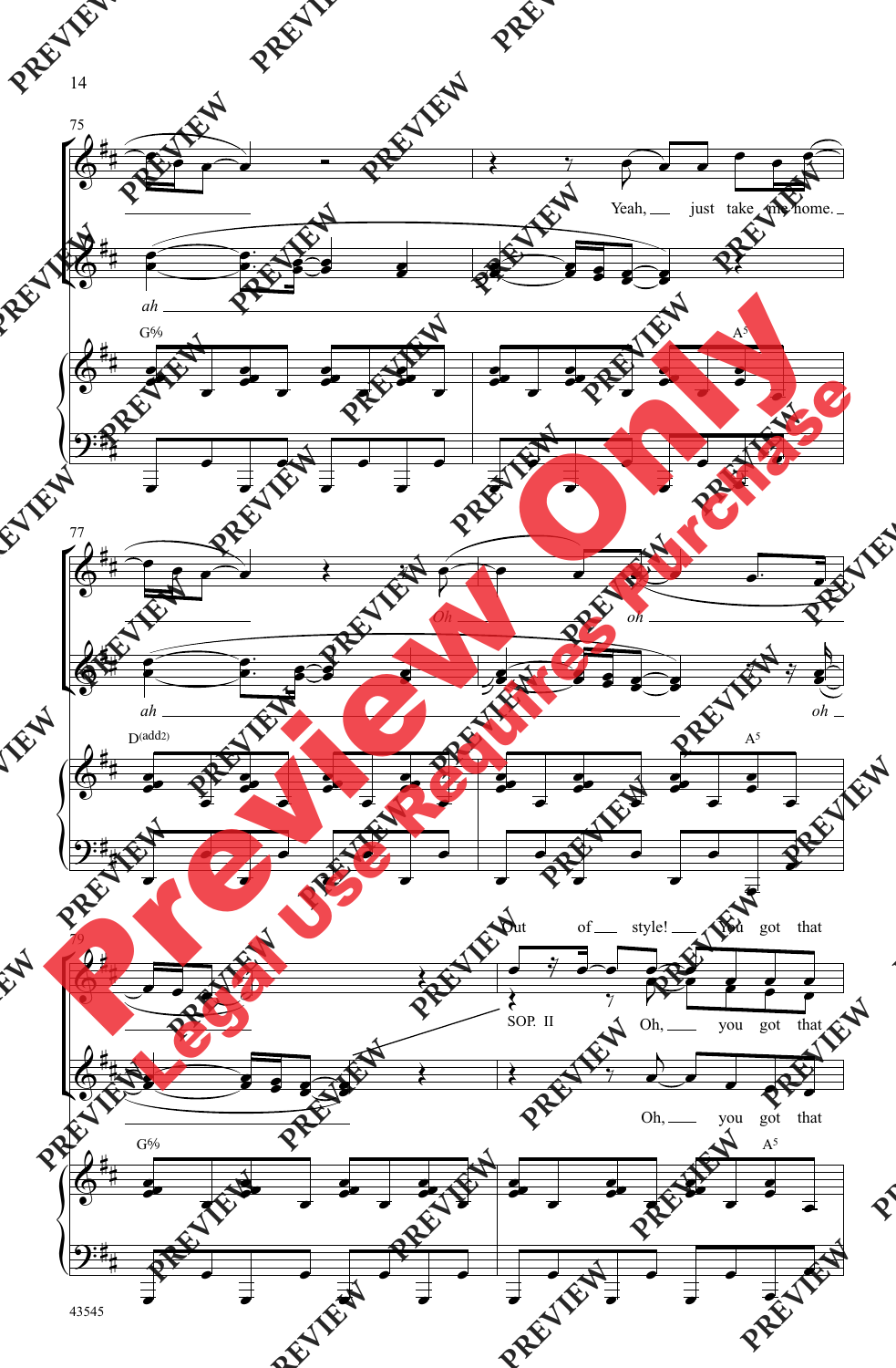